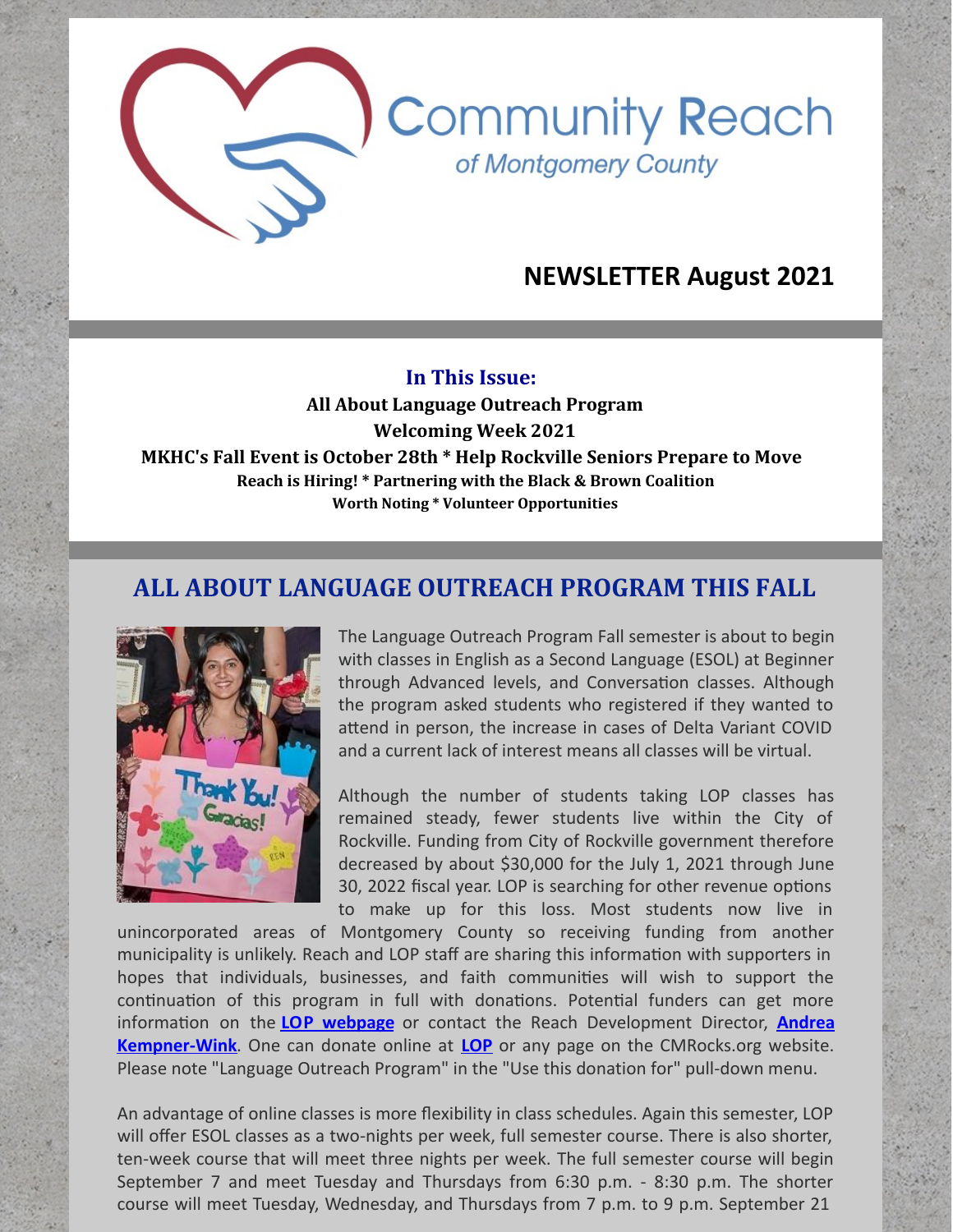through November 30.

Conversation classes are being offered at different times of the day with a longer and shorter session available. The full Fall schedule including information about registration and placement tests can be found at **[LOP](https://www.cmrocks.org/lop)**. Contact LOP Director **[Cecilia](mailto:crojas@cmrocks.org) Rojas**, 301-251-2136 with questions.

Organizations that might be interested in sponsoring or donating to LOP are encouraged to contact **Reach [Development](mailto:andreakwink@cmrocks.org)**. Sponsor incentives can be customized to meet the needs of the organization, and their employees. LOP may be able to offer private online or in person classes, or structure Conversation courses that concentrate on words and terms specific to an industry.

#### **WELCOMING WEEK 2021**

Look for opportunities throughout our community to celebrate Welcoming Week from September 10 through September 19, 2021. This annual week-long event organized by



# WELCOMING

**[Welcoming](https://welcomingamerica.org/initiatives/welcoming-week/) America** was created to bring together diverse neighbors, to celebrate differences and connec!ons. This year the na!onal theme is **Belonging Begins with Us**. MCAEL organizes the week-long celebration with assistance from partners like Reach's Language Outreach Program. Watch for social media posts and emails highlighting events taking place throughout the community from **[MCAEL](https://www.mcael.org/)**, Gilchrist Center, Montgomery College, Reach, and others.

Building the home that connects us all includes the roof this year. Using this visual is meant to signify we are all under one roof, as well as we welcome others to our home, under our own roof. Montgomery County events will include the opportunity for community members to design shingles to be added to a "roof." As part of the celebration, Montgomery County has included a different home element each year. In 2019, Montgomery County used a door to highlight activities, and in 2020 a window was used.

**Stay tuned** to our social media accounts for information about activities taking place **September 10th - September 19th!**

# **"NURTURING TRUSTED HEALTHCARE PARTNERSHIPS"**



**SAVE THE DATE FOR THE MKHC FALL EVENT,**<br>
"NURTURING TRUSTED HEALTHCARE PARTNERSH<br>  $\frac{1}{2}$  on Thursday evening, October 28th, the Mansfield<br>  $\frac{1}{2}$  and the linic (MKHC) will hold its second virtual c<br>  $\frac{1}{2}$  and f On Thursday evening, October 28th, the Mansfield Kaseman Health Clinic (MKHC) will hold its second virtual celebration. Each fall, the Clinic holds an annual celebration to raise awareness and funds to support its work. With the rise in COVID-19 Delta infections, the Clinic Board has decided this event, which is usually in person, will once again take place virtually.

"Nurturing Trusted Healthcare Partnerships" is the theme of this year's event. The 11/2 hour Zoom webinar will highlight both the trust patients have in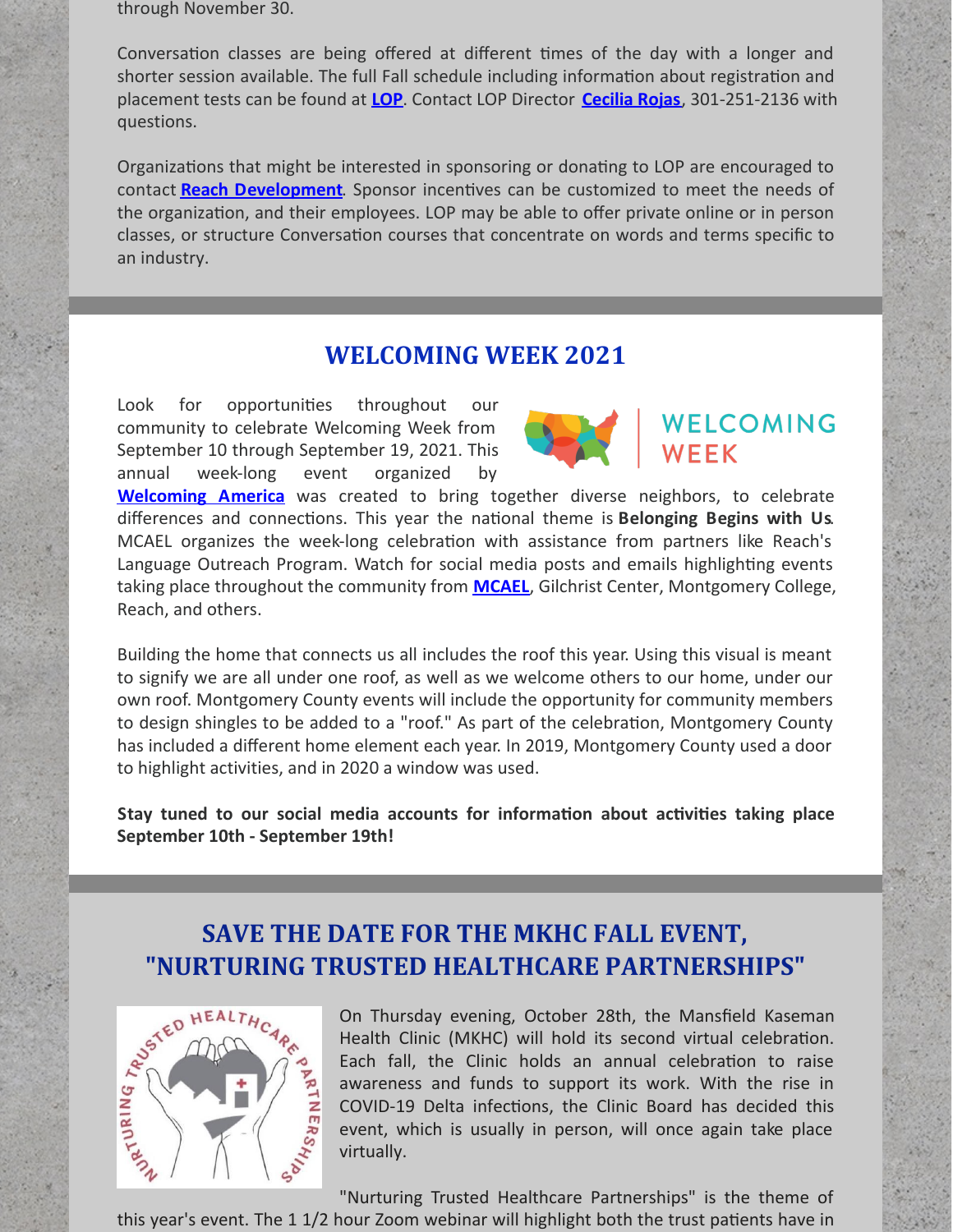MKHC, and the trust shared between MKHC and partner health organizations.

Montgomery County Councilmember Gabe Albornoz returns as the very entertaining and knowledgeable Master of Ceremonies. Rockville City Councilmember Monique Ashton debuts as the strong and committed Event Chair. Expect a Live Auction, messages from our partners and patients, trivia games and much more during the October 28th virtual event.

Please save the date and look for an emailed invitation in mid-September. Sponsorships are available now (sponsor form **[HERE](https://files.constantcontact.com/c267fd3d201/55d2e1e2-5a3a-481e-8e01-cc234a666402.pdf)**). Contact **Andrea [Kempner-Wink](mailto:andreakwink@cmrocks.org)**, 301-637-0172 with questions, or find more information on the **[CMRocks](https://www.cmrocks.org/events) Events page**.

## **HELP SENIORS MOVING TO A NEW APARTMENT BUILDING**

A Rockville apartment building for lower-income seniors is closing and most renters will move to a new building beginning in late October 2021. A moving company will pack and move tenants. However, some seniors have asked for help packing precious items, organizing, or decluttering. Reach is advertising for volunteers to help with these tasks. Work will take place in seniors' homes. Some residents are requesting only a few hours of assistance, and some have work that might take a few days to complete.



Those interested in volunteering will be matched with residents whose needs match volunteer interests. Together, volunteer

and resident will decide when the work will be done. Reach recommends work is scheduled to be completed at least a week before the expected move date. There may also be opportunities to help residents rearrange areas in their new homes a few weeks after they get settled.

**Please email Andrea [Kempner-Wink](mailto:andreakwink@cmrocks.org)** with questions or to be added to the list of volunteers. If interested in joining the volunteer list, please include the following in the email:

- 1. contact information
- 2. days/times you are available
- 3. tasks you are interested in performing
- 4. if responding for a group, please include all volunteer names and contact information.

*Some residents who have requested assistance primarily speak Mandarin or Spanish so volunteers fluent in Mandarin or Spanish are encouraged to join the list.*

#### **Volunteer requirements**

- 1. Must be over the age of 16 or accompanied by an adult
- 2. Fully vaccinated and willing to wear a mask while in the building
- 3. Provide information so a simple background check can be completed

This is a great opportunity to help for a couple of hours, a couple of days, or develop a new friendship. Please contact Reach as soon as possible so you may be connected with a moving senior.

*Reach will also be offering group volunteer opportunities to help seniors or disabled community members with Fall leaf collection. Contact Andrea [Kempner-Wink](mailto:andreakwink@cmrocks.org).*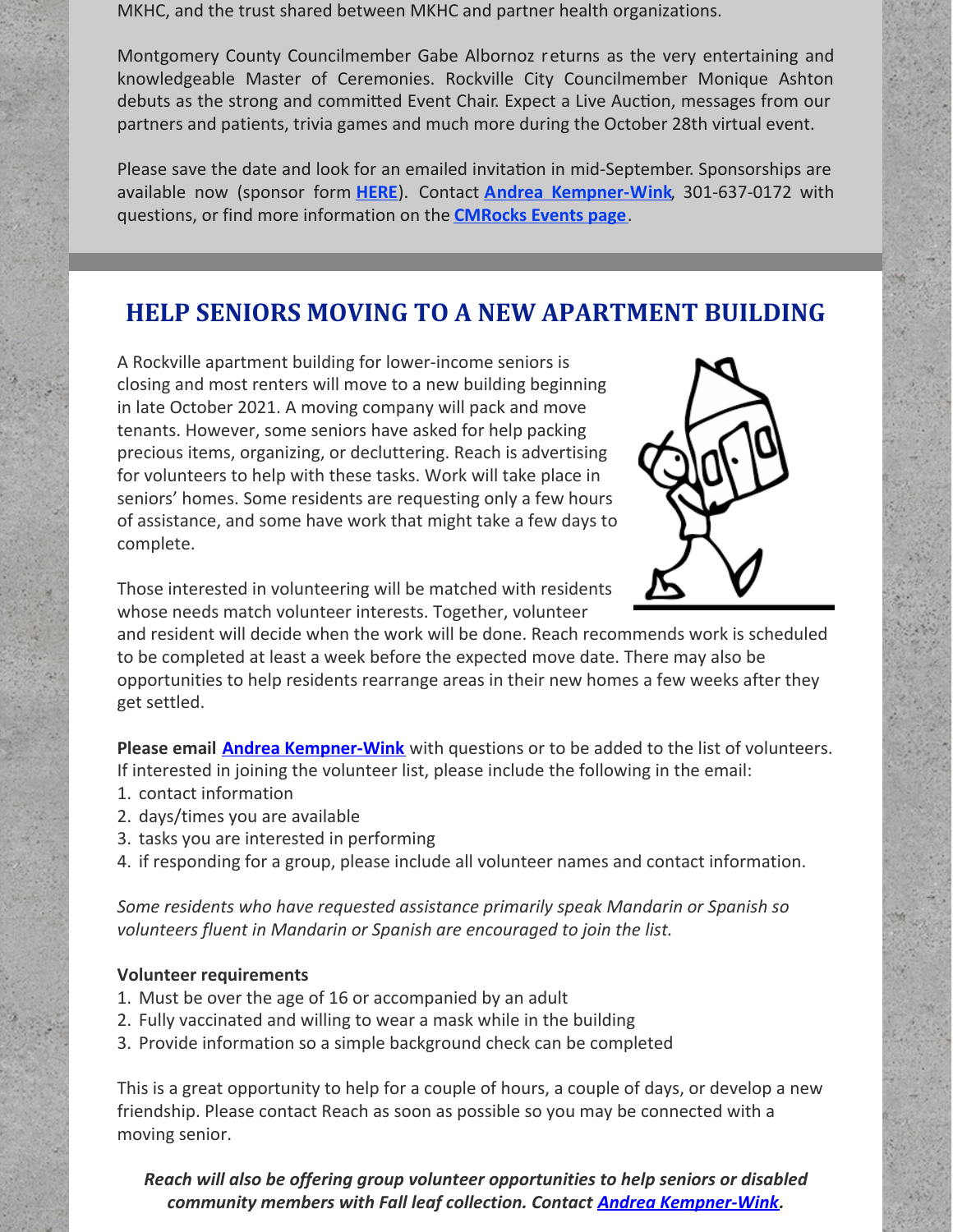### **REACH IS HIRING!**



Applications are being accepted to full a part-time, 20hour-per-week Grant Writer position. Duties include researching grant opportunities, writing and submitting grant applications, and tracking grants. For all details including how to apply, see **Job [Opportunities](https://www.cmrocks.org/jobs)**.

#### **REACH AND THE BLACK & BROWN COALITION**

One of the goals of the Reach Language Outreach Program (LOP) is to help the children of our students excel in school. LOP staff understand how much more difficult it is to help and support the education of a child when one does not speak English proficiently.



Montgomery County Public Schools (MCPS) commissioned a study a few years ago that determined schools with higher percentages of Black, Latino, and low-income students had less access to opportunities, support and resources, than schools with higher percentages of White and high-income students. As a result of this study, The Black and Brown Coalition for Educational Equity and Excellence was founded. It's mission, "...all students, and particularly Black and Brown students, have equitable access to the resources, opportunities and supports they need to be successful in college, career, and life" matches with the mission of Reach in supporting the most vulnerable in our community.

Reach is now a partner with this organization that primarily works to change the narrative through advocacy. Becoming a partner did not require a financial contribution. Rather, Reach agrees to advocate and share with our network the advocacy efforts that we support. Reach encourages our supporters to learn more about **The Black and Brown Coalition for Educational Equity and Excellence** and watch for Reach messages supporting specific efforts of the Coalition. Expect to see the Reach logo appear under the Initiative Partners in the coming days.

### *Mark Your Calendar!*

#### **Thursdays, 1:00 p.m. - 3:00 p.m.** *WALK-IN COVID VACCINATION*

Mansfield Kaseman Health Clinic 8 West Middle Lane, Rockville

**Saturdays, 10:00 a.m. - 2:00 p.m. (SKIP 9/4/21)** *WALK-IN COVID VACCINATION or TESTING*

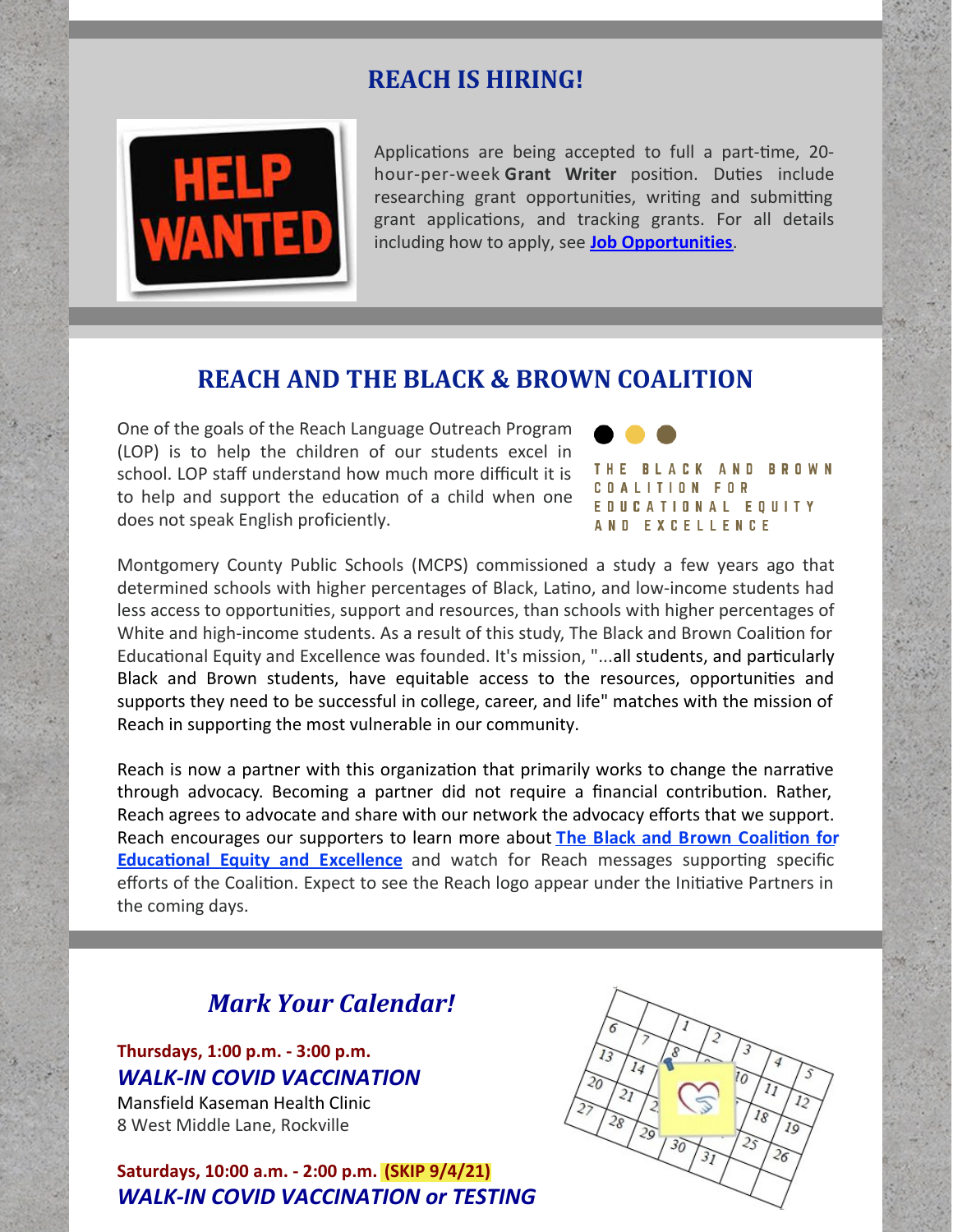Mansfield Kaseman Health Clinic 8 West Middle Lane, Rockville

#### **Thursday, October 28, 2021 7:00 p.m. - 8:30 p.m.** *NURTURING TRUSTED HEALTHCARE PARTNERSHIPS*

Mansfield Kaseman Health Clinic Fall Fundraiser Virtual - Zoom Webinar

## **SPOTLIGHT ON VOLUNTEER OPPORTUNITIES**

**CLIENT INTAKE COORDINATORS** for Rockville Emergency Assistance Program (REAP). Are you a compassionate, detail-oriented person with a desire to help those in need? Work a four-hour shift weekly during business hours (ideally from 9am-1pm or 1pm-5pm) to help us assist Rockville residents facing eviction; provide County residents with referrals for low-cost dental and other services; and much more. Training is provided.

**CREATE A SEARCH ENGINE FOR REAP -** Query vehicle that would match the characteristics of a family in need of financial assistance with federal, state and local government programs.

**JOIN A REACH COMMITTEE** - Development, Finance, Faith Advisory, and Governance currently all meet online as standing committees. Help determine the success of Reach through your service. Short term committees also need new members.

**INTERPRETERS** at the Kaseman Health Clinic are needed for four-hour shifts once each week between the hours of 9am and 5pm. Help us ensure that our providers and patients can communicate clearly. Confidentiality is required.

**GROUP VOLUNTEER OPPORTUNITIES** to assist our neighbors with leaf collection and senior residents with moving (see article above).

#### **DONATIONS REQUESTED:**

**For Kaseman Health Clinic & Housing Program:** C-Fold Paper Towels, Paper Towels, Hand Sanitizer, Antibacterial Hand Soap, Trash Bags, Disinfecting Wipes, Scouring Powder, Window Cleaner, Facial Tissue, Bleach, Disinfectant Spray, Dishwashing Liquid



**For more information about these opportunities and others, please visit our**

**[Volunteer](https://www.cmrocks.org/copy-of-volunteer) Page or contact Andrea [Kempner-Wink](mailto:andreakwink@cmrocks.org) at 301-637-0172.**

## **Community Reach of Montgomery County Board of Directors**

Board Chair Paul Love, Vice Chair Judy Ackerman, Treasurer Lihua Zhang George Ashton, Rae Pearl Canizares, Lou Kallas, Suzanne Rotbert Jim Skinner, and Nancy Sushinsky Ex-Officio President and Executive Director Agnes Saenz Ex-Officio Donna Perry, Chair, MKHC Board